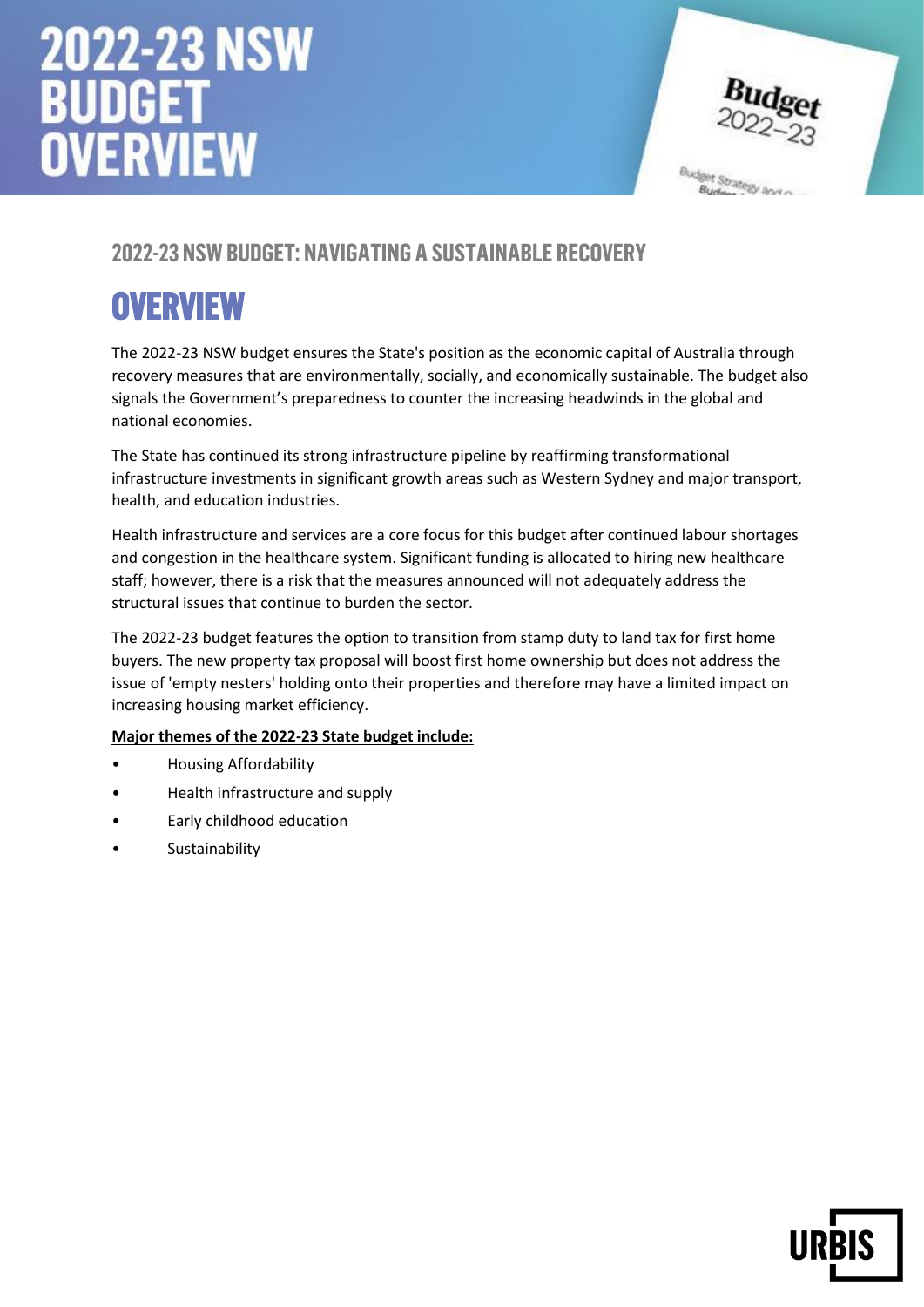

Budget Strategy and

# **Specific measures**

#### **Housing**

The NSW Government seeks to invest \$2.8 billion in housing affordability measures to provide more significant opportunities to access and own quality homes.

- \$780.4 million towards a two-year trial of a shared equity scheme for up to 6,000 eligible single parents, older singles and first home buyers.
- \$728.6 million to introduce the First Home Buyer Choice, which allows First Home Buyers to waive stamp duty on home purchases of up to \$1.5m and instead opt-in to an annual land tax.
- \$500 million towards housing supply, focusing on infrastructure, speeding up planning assessments, and rezoning key housing precincts in Sydney and the regions.

#### **Infrastructure**

Over the subsequent four years, the State Government has assigned a record \$112.7 billion investment in infrastructure, building on the State Government's \$178 billion investment in infrastructure projects between 2022-2012 to 2020-21.

- \$76.7 billion allocated for transport infrastructure
- \$11.2 billion to deliver healthcare facilities.
- \$9.1 billion for new and upgraded schools and other education infrastructure.

#### **Sustainability**

The NSW Government will attempt to support sustainable economic growth over the long term by assembling investment decisions that will address the substantial risks of climate change. Climate adaptation initiatives to accelerate the development of clean energy production will assist in responding to the concerns of affordability and reliability of energy.

- More than \$2.5 billion investment from the Climate Change Fund over ten years to reduce emissions and increase climate change resilience.
- \$1.2 billion to stimulate the delivery of new transmission projects required for Renewable Energy Zones across regional New South Wales.

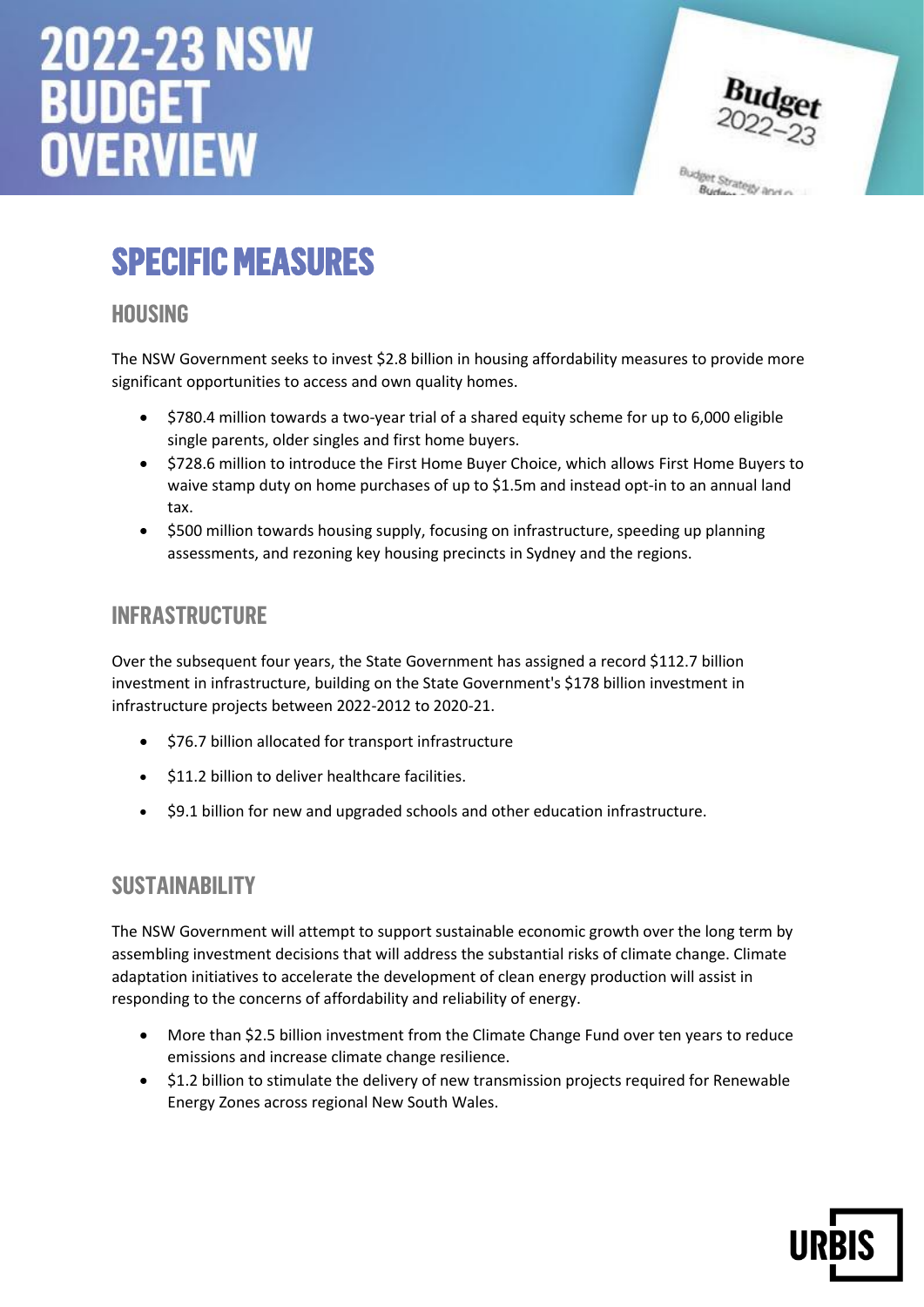

## **Household and business support to offset cost-push inflation pressures**

As a result of Covid-19, supply chain constraints and disrupted energy markets due to the Russia-Ukraine conflict, global economies are experiencing substantial inflationary pressures. The NSW Government is addressing the issue of inflationary pressures through 7.2 billion in cost-of-living support.

- \$520.0 Million to deliver the new broad-based Toll Rebate Scheme.
- \$128.0 million in an Energy Bill Buster program over 8 years to help eligible households reduce their gas and electricity bills by providing technology solutions.

#### **Health**

The health sector was significantly impacted by Covid-19, and the measures implemented in this budget aim to ease pressures on the health system by supporting health staff.

- \$4.5 billion to support the employment of 10,148 additional full-time equivalent staff to hospitals and health services across the State (regional and metropolitan areas)
- \$1.8 billion to enable NSW Ambulance to recruit 2,128 staff and open 30 new ambulance stations over the next 3 years.
- \$743 million to employ 600 additional healthcare professionals over the next 5 years to enhance end-of-life palliative care services.

#### **Regional NSW**

The State Government recognises the integral role regional areas play in NSW's economic success. The measures implemented in this budget will help support its success, and drive future growth in both economics and population.

- \$2.4 billion over 10 years to increase regional workforce with strategies to address the future pipeline of healthcare workers, including increasing health training positions locally in rural areas, and providing recruitment and retention incentives to support sustainable workforce supply.
- \$1.3 billion extension to the regional growth fund, which includes \$230 million to support tourism development projects enabling infrastructure, and \$175 million for economic activation, providing investment to existing key regional industries in regional NSW.
- \$391 for the Snowy Mountains Special Activation Precinct to support the development of the regional visitor economy and transition the area into a year-round destination.
- \$164 million to increase NSW's response capability and readiness for future biosecurity incursions (pests and diseases).

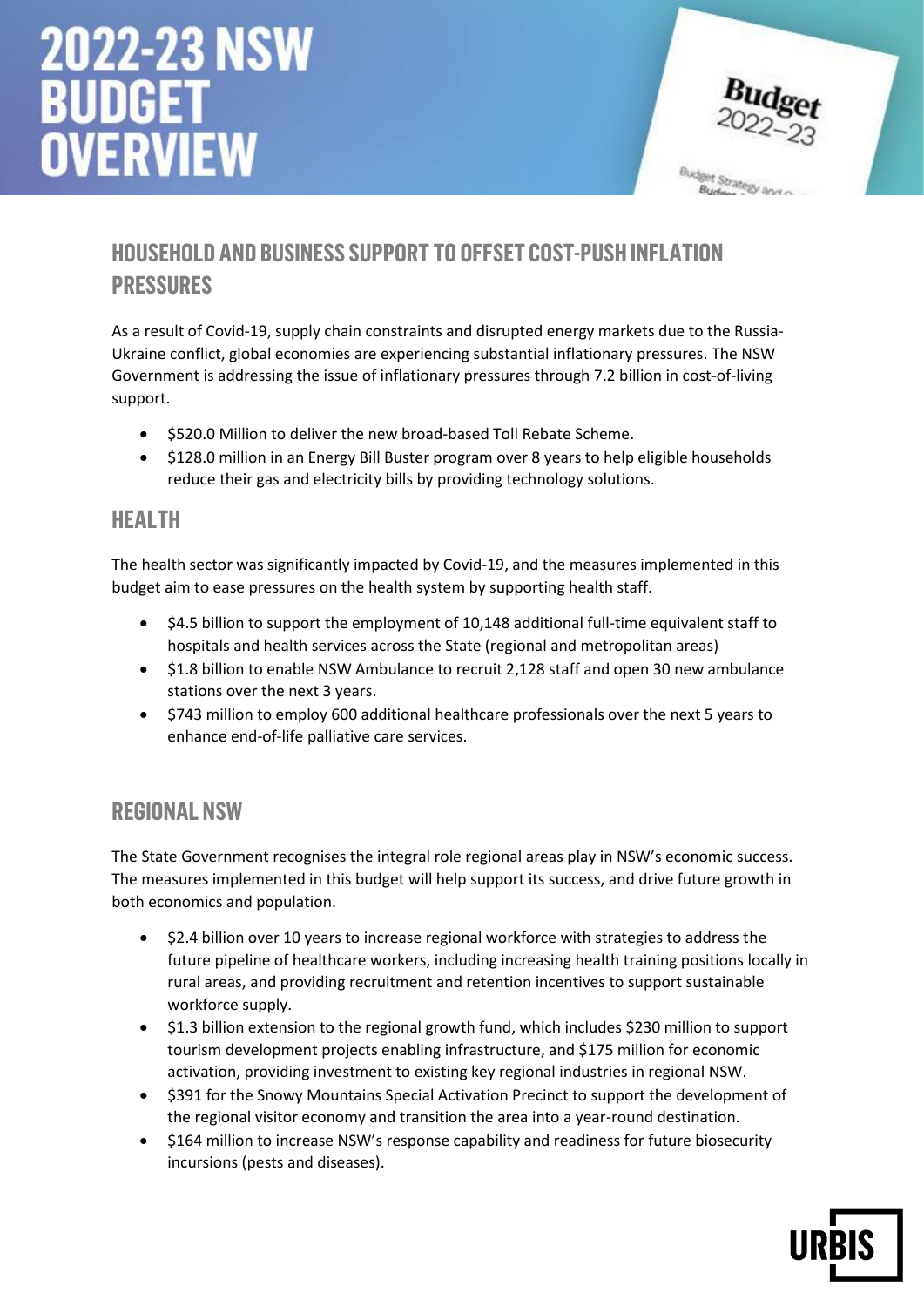

### **Future-Proofing Initiatives**

The State Government over the next year will continue to plan significant levels of investment and infrastructure projects which will build the productive capacity of the economy going into the future.

- \$219 million to accelerate growth in investment in sectors such as modern manufacturing, MedTech, defense and aerospace to build local capability.
- \$275 million to continue planning the fast rail program to deliver connections between Sydney, Canberra, Bomaderry, Newcastle, Central Coast, and the Central West.
- \$216 million to refine the pre-concept design options for significant redevelopment of Circular Quay, offering a fresh retail and dining experience, and renewal of the wharves and train station.

#### **Education**

The State Government recognises the integral role that early childhood education has on youth overall educational outcomes. The measures implemented in the State budget help to improve accessibility in cost and years of education for families:

- \$5.8 billion over 10 years towards the establishment of a universal pre-kindergarten for all children in the year before school.
- \$1.6 billion to deliver 23 new and upgraded school projects, and additional funding for minor works.
- \$1.3 billion for the Brighter Beginnings Affordable Preschool initiative to provide fee relief for families with children.

#### **First Nation Communities**

The 2022-23 NSW budget will invest \$716 million into First Nations policies and programs. Measures outlined in this budget will help NSW work towards the national 'Closing the Gap' agreement goals.

- \$317 million for appropriate housing, land rights and interests, and essential community infrastructure, including \$10 million to develop culturally responsible building standards and design principles for First Nations housing in partnership with First Nations communities.
- \$179 million to support young First Nations youth, including \$99 million to expand existing Aboriginal Child and Family Centers and build 9 new centers to provide culturally safe services.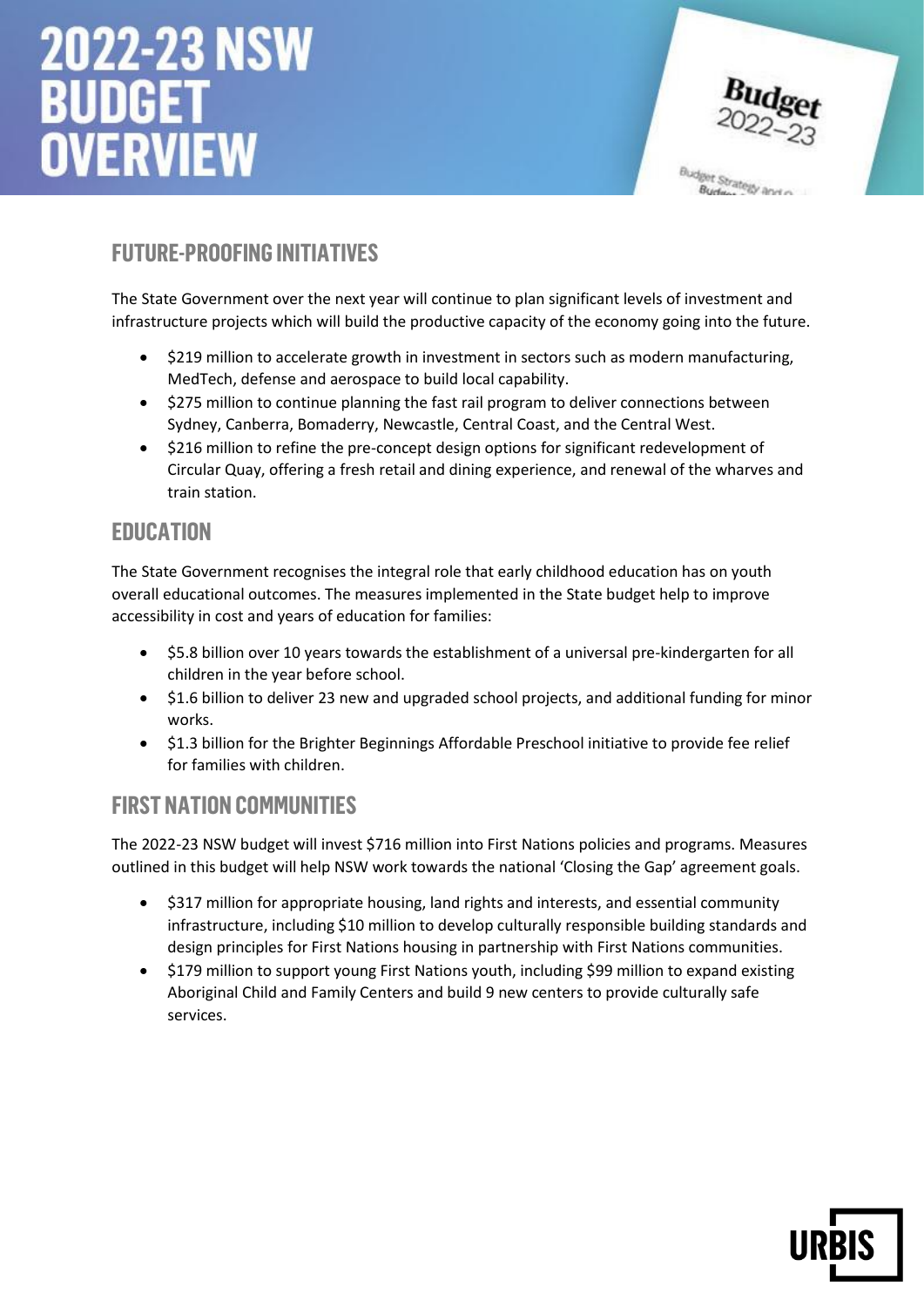

## **Land tax**

The NSW Government has announced tax measures as part of the 2022-23 State Budget. This comprises the reduction in the discount available for early payment of land tax and an increase to the foreign investor surcharge land tax.

- A discount of 1.5 per cent is currently available to taxpayers who pay their land tax in full within 30 days after their assessment has been issued. The land tax early payment discount will be lowered to 0.5 per cent from 1 January 2023.
- The foreign investor land tax surcharge of 2.0 per cent will increase to 4.0 per cent per annum from the 2023 land tax year.

## **Our assessment of the 2022-23 NSW Budget**

Overall, the 2022-23 NSW Budget strikes a credible balance between providing current support to households and business in the face of accelerating cost-push inflation pressures; and investment in future capacity and resilience. Consequently, the State's fiscal strategy should assist in offsetting some of the current headwinds that are buffeting business and household confidence.

The fundamental motives for **the new property tax proposal** are to boost first home ownership, household mobility and economic recovery. With the current First Home Buyer Choice, the stamp duty burden will continue to fall on those existing homeowners who are seeking to downgrade/upgrade – perhaps for work, education, or other family situations. Therefore, a market inefficiency continues to exist, as stamp duty will continue to discourage people from moving and taking on opportunities.

The **development pipeline** will likely remain well secured for the foreseeable future through public infrastructure and private development. This extends beyond investment in transport, healthcare, and education infrastructure. An increased focus has been positioned on mixed-use developments and placemaking. This relates to the effect of Covid-19 concerning the growing demand for local access to healthcare, local amenities, increased walkability, and active commuting.

The NSW budget aims to strengthen the State's asset base to ensure economic prosperity, while capturing the opportunities associated with the global shift to a low carbon, environmentally sustainable and resilient economy. The current volatility in oil and gas markets presents a significant risk to the State's economic growth and prosperity. The State Government's investment in increasing domestic supply capacity using **renewable energy** will protect the health of the people, improve national security, and boost the State's economy by creating new careers for residents. This investment comes in a time of high unreliability of coal-fired power stations and the increasing need to address the physical risk of climate change.

With **Australia's living costs soaring**, residents have seen spiraling petrol prices and expensive household goods. The NSW State Government has addressed cost-of-living pressures by